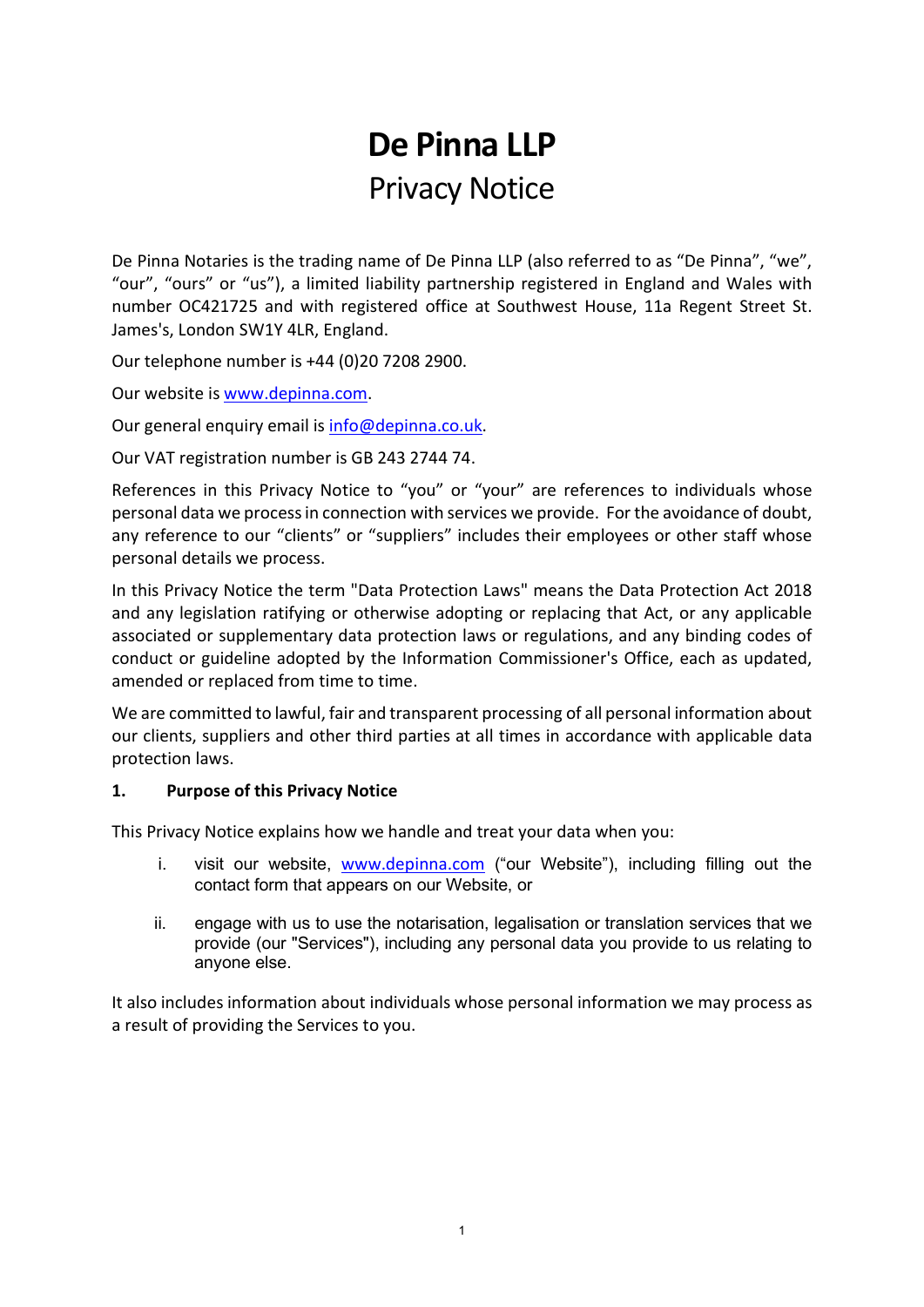## 2. Changes to this Privacy Notice

We are continually improving our data protection policies and procedures, and as a result this Privacy Notice will change from time to time. If we change our Privacy Notice, we will update it by posting a new version on our Website and/or, if we so choose, by contacting you directly. Your continued use of our Website, content or services, or your continued dealing with us will amount to your acknowledgement of the amended privacy policy.

## 3. Contact

Questions, comments and requests regarding this privacy policy are welcome and should be addressed to info@depinna.co.uk.

You have the right to make a complaint at any time to the Information Commissioner's Office, the UK supervisory authority for data protection issues (www.ico.org.uk). We would, however, appreciate the chance to deal with your concerns before you approach the Information Commissioner's Office, so please contact us in the first instance.

## 4. Compliance enquiries

Our Senior Information Risk Owner is responsible for ensuring De Pinna's compliance with Data Protection under Data Protection Laws and this policy. The Senior Information Risk Owner may be contacted at:

info@depinna.co.uk

or by post at:

 Senior Partner, De Pinna LLP, Southwest House, 11a Regent Street St. James's, London SW1Y 4LR, London W1J 0LJ

## 5. The personal data we collect about you

Personal data includes any information about an individual from which that person can be identified. It does not include personal data where the identity has been removed (anonymous data).

Special categories of personal data include details about race or ethnicity, religious or philosophical beliefs, sex life, sexual orientation, political opinions, trade union membership, information about your health, and genetic and biometric data. As part of providing notarial services to you, we may collect special categories of personal data about you and/or about your criminal convictions and offences. Please see below for details of these circumstances.

We collect, use, store and transfer different kinds of personal data about you. We have grouped together the following categories of personal data to explain how this type of information is used by us. These terms are used throughout this Privacy Notice:

- "Identity Data": including your first name, middle name(s), maiden name(s), family name(s), marital status, title, date of birth, passport number, photographic identification and gender;
- "Contact Data": including your billing address, delivery address, email address and telephone number;
- "Financial Data": including your bank account and payment card details;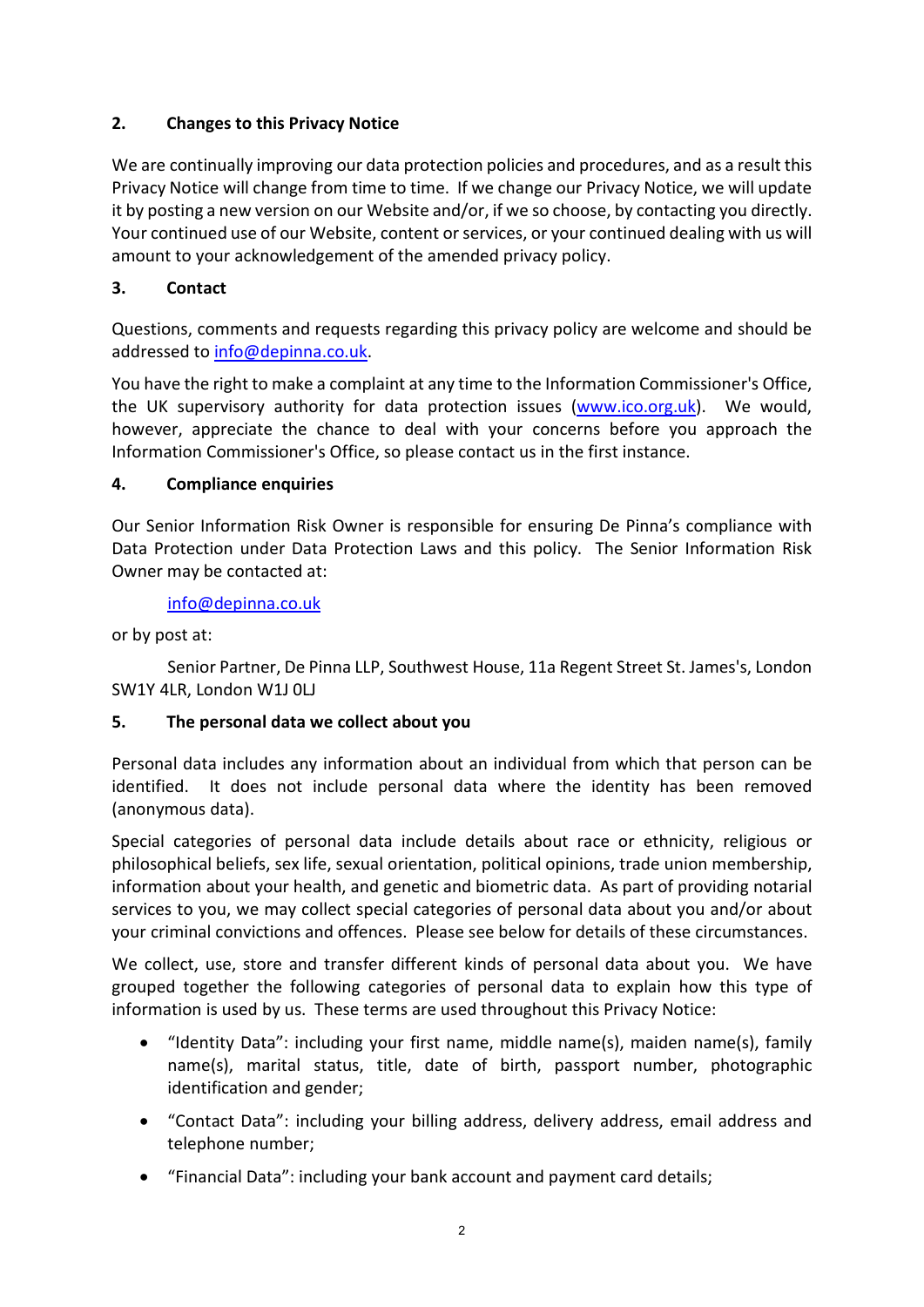- "Services Data": including details about payments from you and other details of services you have purchased from us;
- "Usage Data": includes information about your use of our Website, our local area networking facilities (including Wi-Fi) and similar electronic services;
- "Technical Data": includes information collected when you access our Website, your internet protocol (IP) address, your browser type and version, time zone setting and location, browser plug-in types and versions, operating system and platform and other technology on the devices you are using;
- "Marketing and Communications Data": including your marketing and communication preferences. We also track when you receive and read marketing communications from us and which of our events you attend. We use this information to improve our marketing services, provide you with more relevant information and improve the quality of our marketing materials. Additional information about the personal data we process in connection with marketing is included in the marketing communications we send you;
- "Professional Information": including your job title, email address, phone number and addresses;
- "CCTV Data" including closed circuit television recordings for safety and security purposes;
- "Special Categories of Personal Data": includes personal data listed above, which we process where required to do so for legal or regulatory purposes, or where you have provided us with such information as it is necessary for a specific service we are providing to you. We may process this personal data, for example:
	- $\circ$  for legal and regulatory purposes, for example, we may need to verify whether you are a politically exposed person;
	- $\circ$  when establishing your requirements for the administration of an oath; or
	- $\circ$  we may ask you for your dietary requirements if we are arranging catering for you.

Our services may relate to children. We may process children's personal data when we act for you in relation to certain notarisation and translation services. We will process children's personal data only where necessary for the specific Services we are providing. In such cases, we act on behalf of the parent or guardian.

### 6. What information we collect and from whom

We may collect personal information from you in the course of our business, including through your use of our Website, when you contact or request information from us, when you engage our Services, or as a result of your working or personal relationship with one or more of our employees or clients.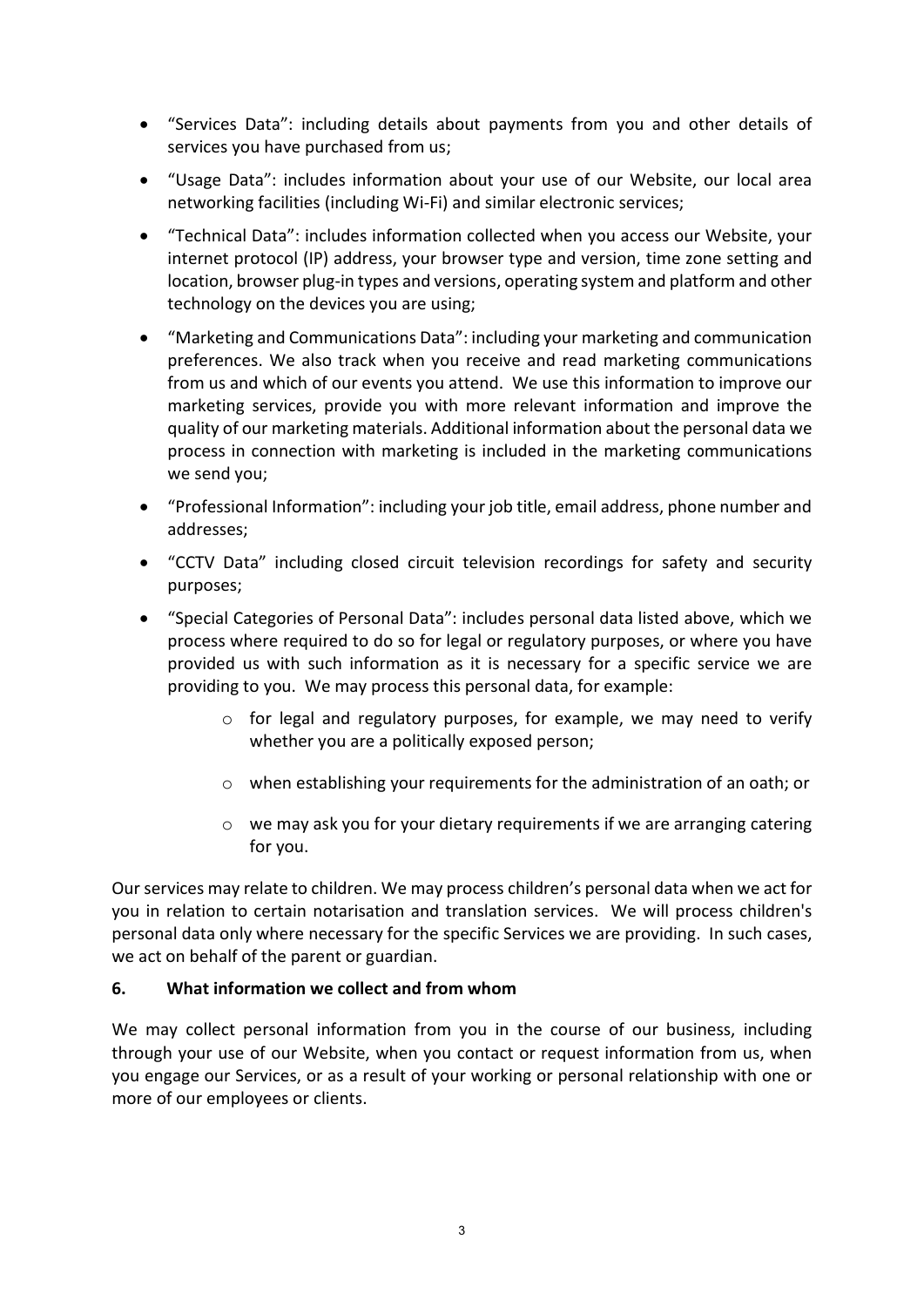We may process the following personal information:

- If you are an individual client in receipt of our Services or prospective individual client, or if you are a supplier:
	- Identity Data
	- Contact Data
	- Financial Data
	- Services Data
	- Marketing and Communications Data
	- Professional Information
	- CCTV Data, if you visit our offices
	- Relevant information as required by Know Your Client and/or Anti-Money Laundering regulations and as part of our client onboarding procedures. This may include evidence of source of funds, at the outset of and possibly from time to time throughout our relationship with you, which we may request and/or obtain from third party sources. The sources for such verification may comprise documentation which we request from you or through the use of online sources or both.
	- Information you provide to us for the purposes of attending meetings and events, including dietary requirements which may reveal information about your health or religious beliefs.

We are frequently engaged by corporate entities and, as such, those instructors are not data subjects. However, as part of such instructions, personal information may be provided to us (e.g. personal information relating to officers or personnel of our corporate clients). Please see further information in Section 16 below.

If you are an individual whose personal information is processed by us as a result of providing the Services to others (including individual clients and corporate clients) we will process a variety of different personal information depending on the Services provided.

We might also need to process personal information in relation to other third parties who are instructed either by our own clients, or other persons or companies involved with us providing the Services to our clients (e.g. other law firms, experts etc.).

This is a non-exhaustive list which is reflective of the varied nature of the personal information processed as part of us providing notarisation, legalisation or translation services.

For clients and prospective clients, we also collect information to enable us to market our products and Services which may be of interest to you. For this purpose, we collect:

- Identity Data
- Contact Data
- Marketing and Communications Data
- Professional Information
- Areas or topics that interest you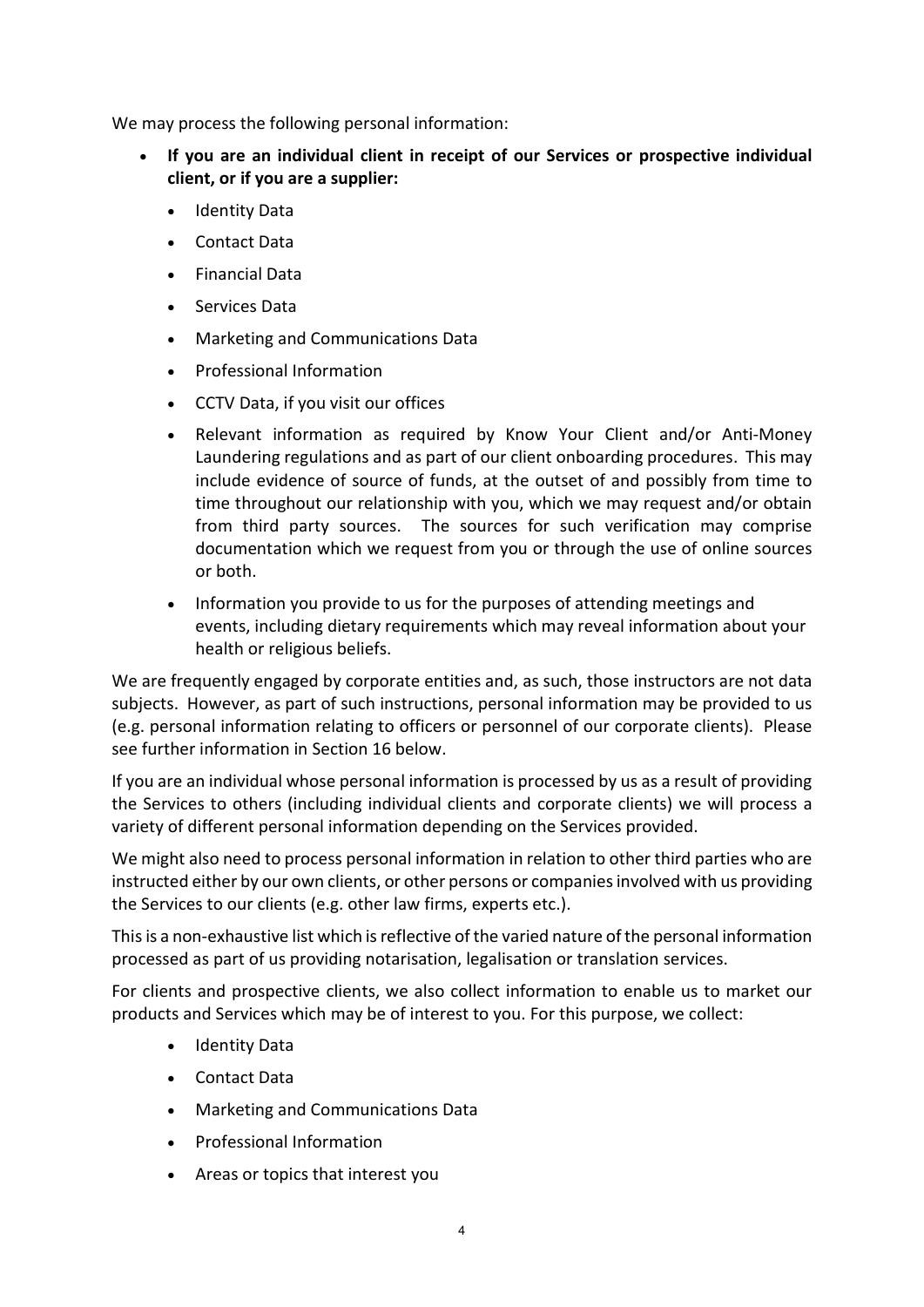- Additional information may be collected such as events you attend and, if you provide it to us, dietary preferences which may indicate data about your health or religious beliefs
- If you are a visitor to our Website:
	- Identity Data
	- Contact Data
	- Usage Data
	- Technical Data
	- Marketing and Communications Data
	- Professional Information, if provided
	- Other information relevant to your usage of our Website

### 7. How we will use your personal data and our legal basis

We may process your personal data on more than one legal basis depending on the specific purpose for which we are using your personal data. Please contact us at info@depinna.co.uk if you need details about the specific legal basis that we are relying on to process your personal data where more than one ground has been set out in the table below.

### 8. In relation to our client services:

| Purpose and/or activity    | If you are our actual or prospective client, to check whether<br>we would not be legally permitted to act for you.                                                                 |
|----------------------------|------------------------------------------------------------------------------------------------------------------------------------------------------------------------------------|
| Legal basis for processing | Performance of a contract<br>Legal or regulatory obligation                                                                                                                        |
|                            | Legitimate interests: ensuring we (and all other parties<br>$\bullet$<br>concerned) understand any issue of independence<br>and/or impartiality which may arise for us in a matter |

| Purpose and/or activity    | To take you on as a new client, including performing anti-<br>money laundering, anti-terrorism, sanction screening, fraud<br>and other background checks.                                               |
|----------------------------|---------------------------------------------------------------------------------------------------------------------------------------------------------------------------------------------------------|
| Legal basis for processing | • Performance of a contract<br>Legal or regulatory obligation<br>$\bullet$<br>Legitimate interests: ensuring we do not deal with<br>$\bullet$<br>proceeds of criminal activities or assist in any other |
|                            | unlawful or fraudulent activities, e.g. terrorism<br>Public interest<br>$\bullet$                                                                                                                       |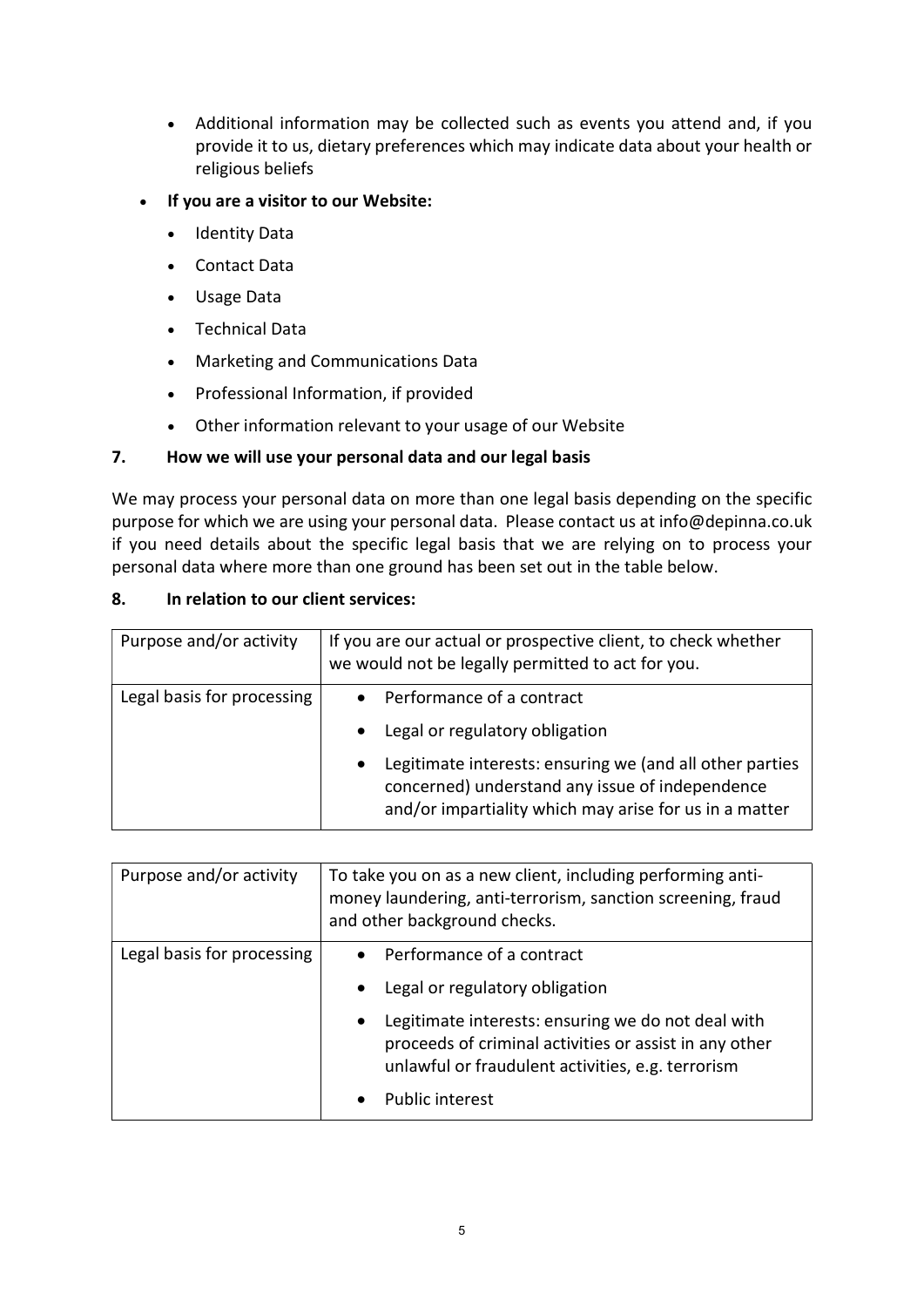| Purpose and/or activity    | To manage payments, fees and charges and to collect and<br>recover money owed to us.                                                                     |
|----------------------------|----------------------------------------------------------------------------------------------------------------------------------------------------------|
| Legal basis for processing | • Performance of a contract<br>Legitimate interests: ensuring we can manage<br>payments, fees and charges and to collect and recover<br>money owed to us |

| Purpose and/or activity    | To manage our relationship with you which will include<br>notifying you about changes to our Terms of Business or this<br>Privacy Notice. |
|----------------------------|-------------------------------------------------------------------------------------------------------------------------------------------|
| Legal basis for processing | • Performance of a contract                                                                                                               |
|                            | Legal or regulatory obligation                                                                                                            |
|                            | Legitimate interests: ensuring we can notify you about<br>$\bullet$<br>changes to our Terms of Business or this Privacy Notice            |

| Purpose and/or activity    | To interact with governmental or regulatory bodies or other<br>authorities in relation to you |
|----------------------------|-----------------------------------------------------------------------------------------------|
| Legal basis for processing | • Performance of a contract                                                                   |
|                            | Legal or regulatory obligation                                                                |
|                            | <b>Public interest</b>                                                                        |

| Purpose and/or activity    | To manage and protect our business, including improving data<br>security, troubleshooting data and systems, system<br>maintenance and testing, data hosting, managing our offices<br>and other facilities.                                                                                                                                       |
|----------------------------|--------------------------------------------------------------------------------------------------------------------------------------------------------------------------------------------------------------------------------------------------------------------------------------------------------------------------------------------------|
| Legal basis for processing | Legal or regulatory obligation<br>Legitimate interests: ensuring the efficient and secure<br>$\bullet$<br>running of our business, including through office and<br>facilities administration, maintaining information<br>technology services, network and data security, fraud<br>prevention and improving or reorganising our<br>infrastructure |

| Purpose and/or activity    | To send you marketing (including paper and electronic<br>marketing communications) or to contact you by other means<br>to offer you our client services. |
|----------------------------|----------------------------------------------------------------------------------------------------------------------------------------------------------|
| Legal basis for processing | Legitimate interests: promoting our client services and<br>identifying ways to grow our business                                                         |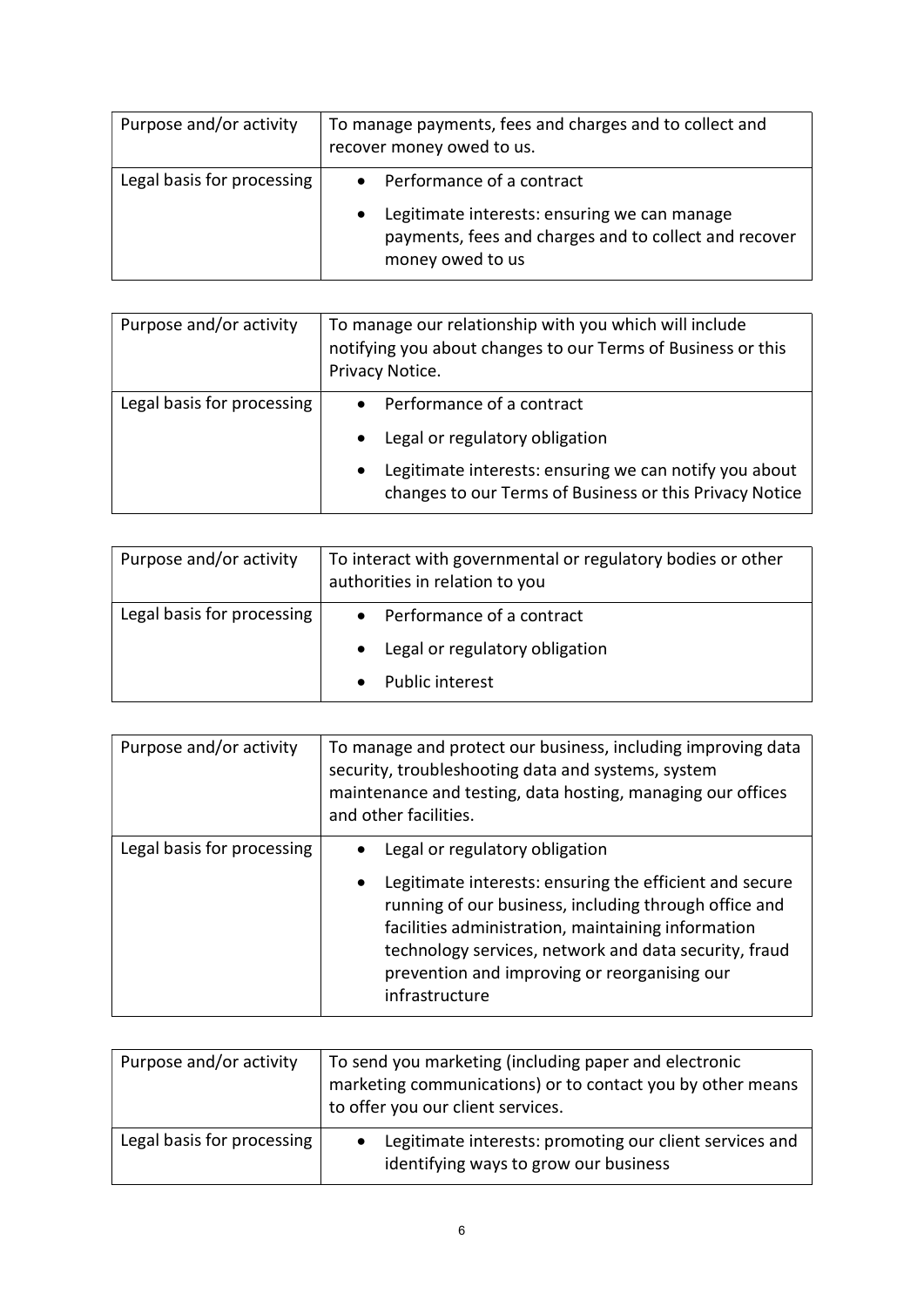| Consent (where applicable) |
|----------------------------|

## 9. In relation to visitors of our Website:

| Purpose and/or activity    | We analyse your contact details with other personal<br>information that we observe about you from your interactions<br>with our Website, our email communications to you, and/or<br>with our Services such as the Services you have viewed. For<br>example, we use cookies, log files and other technologies to<br>collect personal information from the computer hardware and<br>software you use to access the Website, or from your mobile.                                  |
|----------------------------|---------------------------------------------------------------------------------------------------------------------------------------------------------------------------------------------------------------------------------------------------------------------------------------------------------------------------------------------------------------------------------------------------------------------------------------------------------------------------------|
|                            | This includes the following:                                                                                                                                                                                                                                                                                                                                                                                                                                                    |
|                            | an IP address to monitor Website traffic and volume;                                                                                                                                                                                                                                                                                                                                                                                                                            |
|                            | a session ID to track usage statistics on our Website;                                                                                                                                                                                                                                                                                                                                                                                                                          |
|                            | information regarding your personal or professional<br>interests, demographics, experiences with our<br>products and contact preferences.                                                                                                                                                                                                                                                                                                                                       |
|                            | Our web pages contain "cookies", "web beacons" or "pixel<br>tags" ("Tags"). Tags allow us to track receipt of an email to<br>you, to count users that have visited a web page or opened an<br>email and collect other types of aggregate information. Once<br>you click on an email that contains a Tag, your contact<br>information may subsequently be cross-referenced to the<br>source email and the relevant Tag. Please see our Cookie<br>Policy for further information. |
| Legal basis for processing | Consent                                                                                                                                                                                                                                                                                                                                                                                                                                                                         |

## 10. In relation to supplier services:

| Purpose and/or activity    | To check whether we would have a conflict of interest in<br>appointing you as a supplier.                                           |
|----------------------------|-------------------------------------------------------------------------------------------------------------------------------------|
| Legal basis for processing | • Legal or regulatory obligation<br>Legitimate interests: ensuring we understand any<br>conflict of interest which may arise for us |

| Purpose and/or activity    | To take you on as a new supplier including performing anti-<br>money laundering, anti-terrorism, sanctions, fraud and other<br>background checks. |
|----------------------------|---------------------------------------------------------------------------------------------------------------------------------------------------|
| Legal basis for processing | • Performance of a contract                                                                                                                       |
|                            | Legal or regulatory obligation<br>$\bullet$                                                                                                       |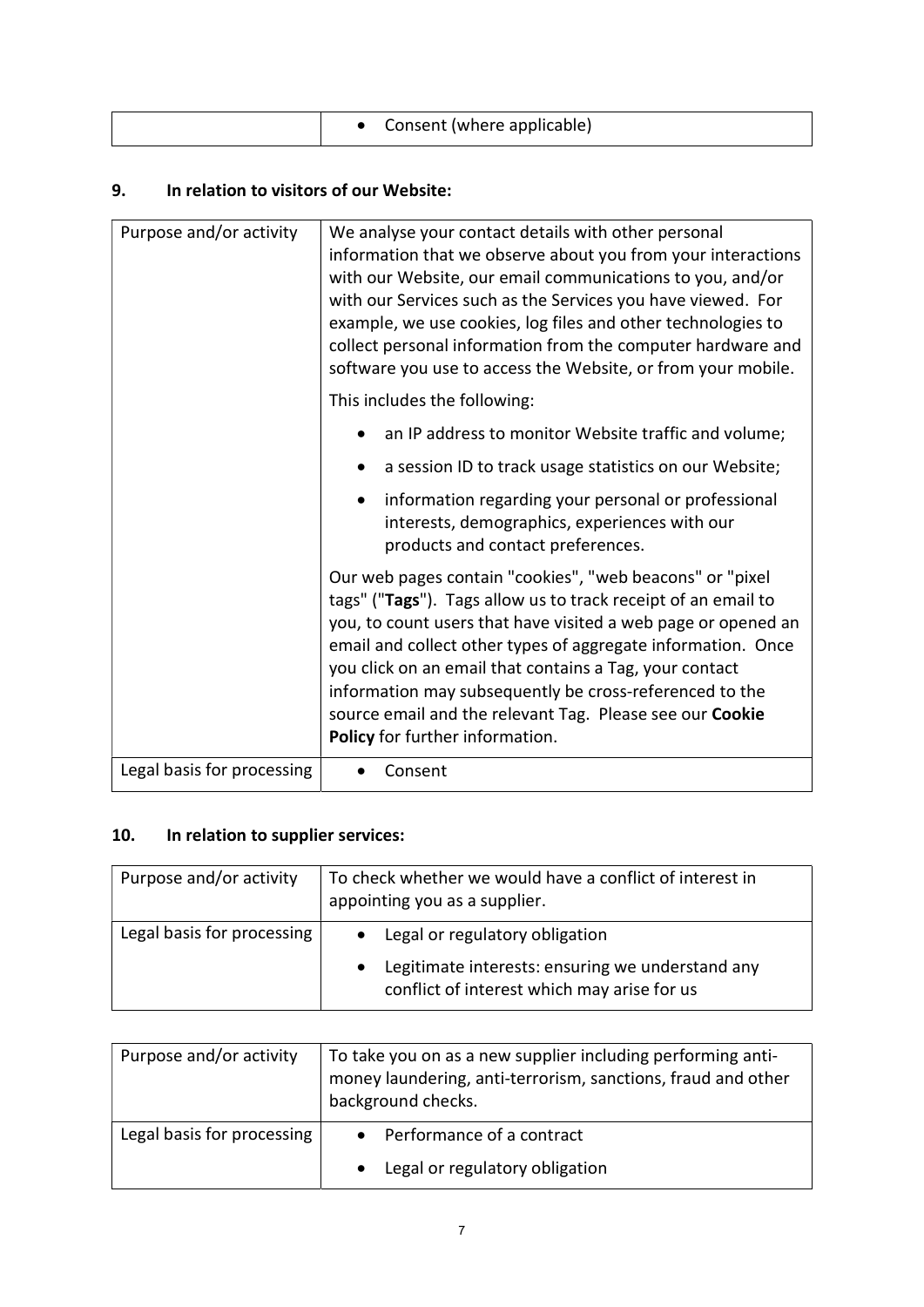| Legitimate interests: ensuring we do not deal with<br>proceeds of criminal activities or assist in any other<br>unlawful or fraudulent activities for example terrorism |
|-------------------------------------------------------------------------------------------------------------------------------------------------------------------------|
| • Public interest                                                                                                                                                       |

| Purpose and/or activity    | To manage payments, fees and charges and to collect and<br>recover money owed to us.                                                                                  |
|----------------------------|-----------------------------------------------------------------------------------------------------------------------------------------------------------------------|
| Legal basis for processing | • Performance of a contract<br>Legitimate interests: ensuring we can manage<br>$\bullet$<br>payments, fees and charges and to collect and recover<br>money owed to us |

| Purpose and/or activity    | Where we provide you with access to our systems, we need to<br>manage and protect our business, including improving data<br>security, troubleshooting data and systems, system<br>maintenance and testing, and data hosting. |
|----------------------------|------------------------------------------------------------------------------------------------------------------------------------------------------------------------------------------------------------------------------|
| Legal basis for processing | Legal or regulatory obligation<br>Legitimate interests: ensuring the efficient and secure<br>$\bullet$<br>running of our business, including maintaining<br>information technology services, network and data<br>security    |

### 11. With whom we share your personal information

We may share your personal data with the following categories of third parties as necessary and subject to our professional obligations and our Terms of Business, which can be found on our Website at www.depinna.com/de-pinna-terms-of-business:

- our professional advisers or consultants, such as lawyers and accountants,
- governmental, taxation or other regulatory authorities (for example, the Faculty Office), law enforcement agencies or any similar body,
- professional indemnity or other relevant insurers,
- third parties to whom we outsource certain services such as, without limitation, document processing and translation services, confidential waste disposal, IT systems or software providers, IT Support service providers, document and information storage providers,
- third parties engaged in the course of the Services we provide such as counsel, arbitrators, mediators, clerks, witnesses, cost draftsmen, court, opposing party and their lawyers, document review platforms and experts such as tax advisors or valuers,
- third party service providers to assist us with client insight analytics, such as Google Analytics, and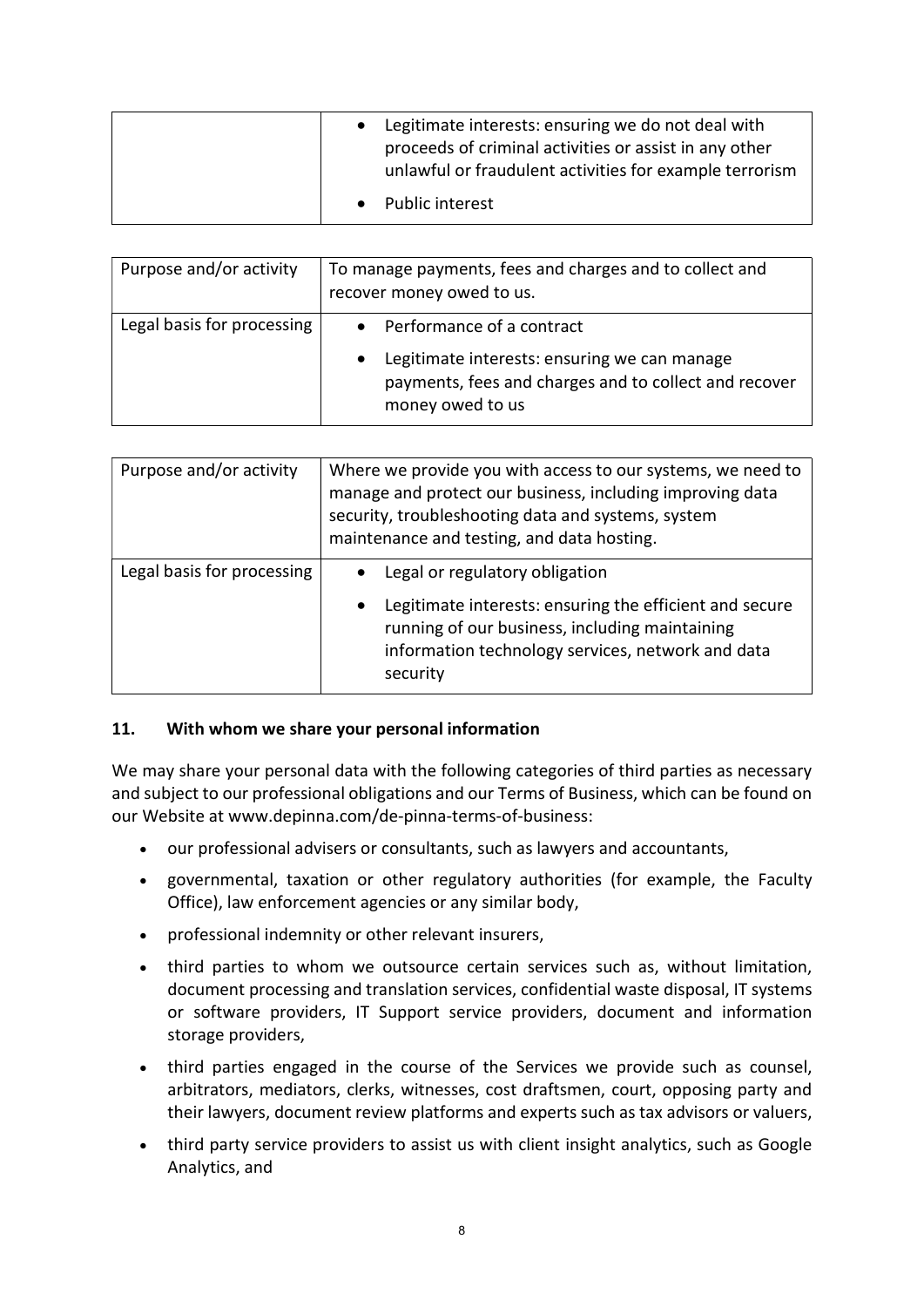third party postal or courier providers who assist us in delivering our postal marketing campaigns to you, or delivering documents related to a matter.

Please note this list is non-exhaustive and there may be other examples where we need to share with other parties in order to provide the Services as effectively as we can.

We require any person or entity to whom we disclose personal data pursuant to this Section to respect the confidentiality and security of your personal data and to treat it in accordance with applicable laws and regulations.

## 12. International transfers

In some cases, the parties we use to process personal data on our behalf are based outside the UK, therefore their processing of your personal data will involve a transfer of such data outside the UK. Similarly, in the course of advising clients based outside of the UK, we may be required to share matter-relevant personal data with them. Where this is the case, we will only share the minimal amount of personal data necessary for the purpose of processing and, where possible, we will share the personal data in an anonymised form.

Whenever we transfer your personal data out of the UK, we ensure a similar degree of protection is afforded to it by ensuring at least one of the following safeguards is implemented:

- we will only transfer your personal data to countries benefitting from adequacy regulations pursuant to Section 17A of the UK GDPR that cover the onward transfer, and
- where we use certain service providers, we may use specific contracts approved by the UK Parliament which afford the same protection as within the UK.

Please contact us at info@depinna.co.uk if you would like further information about the specific mechanism used by us when transferring your personal data out of the EEA.

### 13. Data security

Taking into account the state of the art, the costs of implementation and the nature, scope, context and purposes of processing as well as the risk of varying likelihood and severity for the rights and freedoms of natural persons, we implement appropriate technical and organisational measures to ensure a level of security appropriate to the risk of processing, including:

- the ability to ensure the ongoing confidentiality, integrity, availability and resilience of processing systems and services;
- the ability to restore the availability and access to personal data in a timely manner in the event of a physical or technical incident; and
- a process for regularly testing, assessing and evaluating the effectiveness of technical and organisational measures for ensuring the security of the processing.

We ensure that those who have permanent or regular access to personal data, or that are involved in the processing of personal data, or in the development of tools used to process personal data, are trained and informed of their rights and responsibilities when processing personal data and are bound by confidentiality undertakings.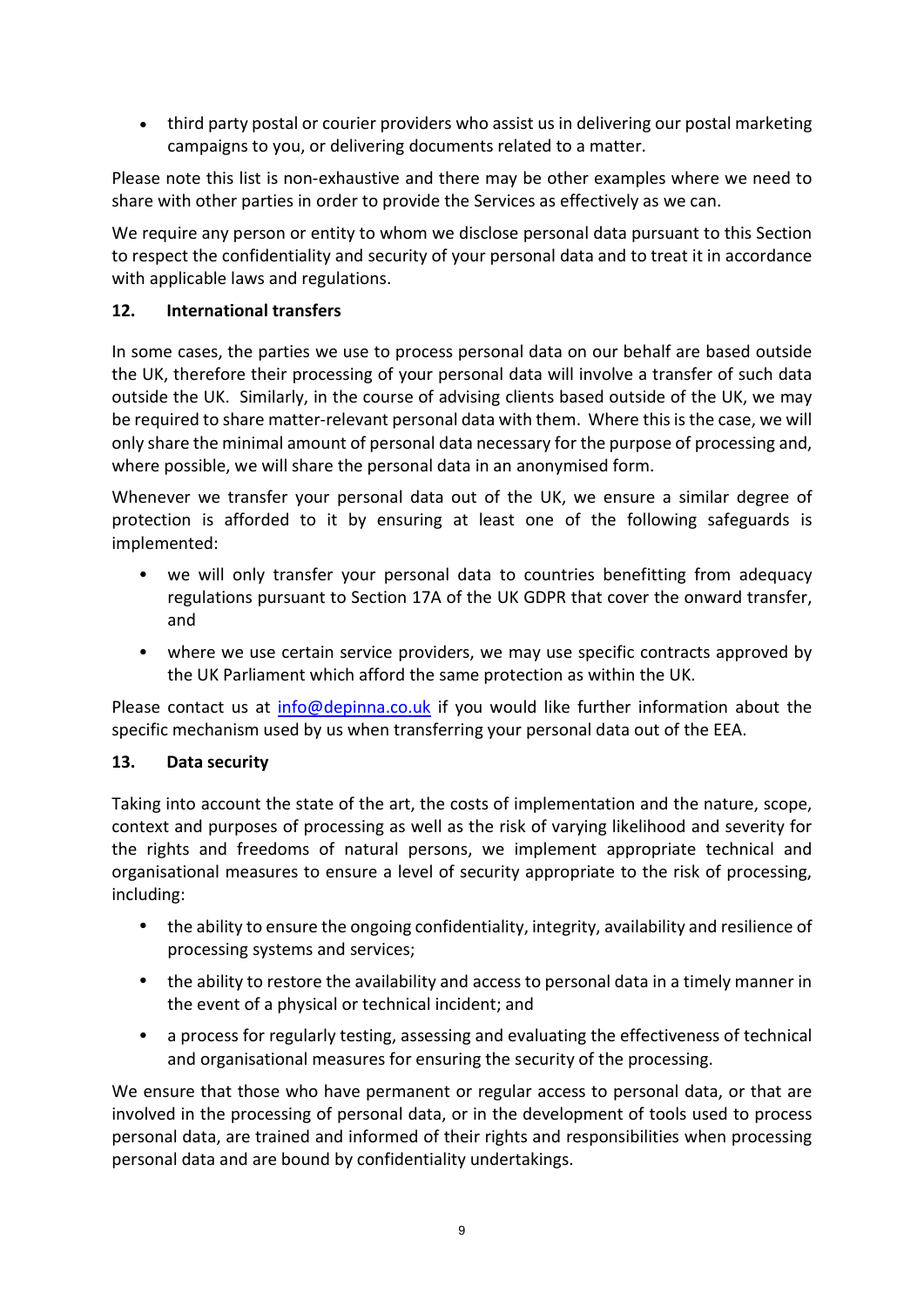Our Information Security policy is based on the ISO27001 accreditation and our main information storage is on third-party servers based in the United Kingdom. We carry out secure destruction of paper and electronic media that is no longer needed using an accredited disposal company.

## 14. Data retention

We will only retain your personal data for as long as necessary to fulfil the purposes we collected it for. This includes for example the purposes of satisfying any legal, regulatory, accounting, reporting requirements, to carry out notarial work, or for the establishment or defence of legal claims.

To determine the appropriate retention period for personal data, we consider the amount, nature and sensitivity of the personal data, the potential risk of harm from unauthorised use or disclosure of your personal data, the purposes for which we process your personal data and whether we can achieve those purposes through other means, and the applicable legal requirements.

If you would like to know more about the retention periods we apply to your personal data, please contact us at info@depinna.co.uk.

In some circumstances we may anonymise your personal data (so that it can no longer be associated with you) for research or statistical purposes, in which case we may use this information indefinitely without further notice to you.

## 15. Your rights

You have the following rights in relation to the personal information we hold about you:

### 15.1 Your right of access

If you ask us, we'll confirm whether we're processing your personal information and, if necessary, provide you with a copy of that personal information (along with certain other details). If you require additional copies, we may need to charge a reasonable fee.

### 15.2 Your right to rectification

If the personal information we hold about you is inaccurate or incomplete, you are entitled to request to have it rectified. If we have disclosed the relevant personal data to any third parties, we will take reasonable steps to inform those third parties of the rectification where possible.

### 15.3 Your right to erasure

You can ask us to delete or remove your personal information in some circumstances such as where we no longer need it or if you withdraw your consent (where applicable). If you are entitled to erasure and if we've shared your personal information with others, we'll let them know about the erasure where possible. If you ask us, where it is possible and lawful for us to do so, we'll also tell you who we've shared your personal information with so that you can contact them directly.

### 15.4 Your right to restrict processing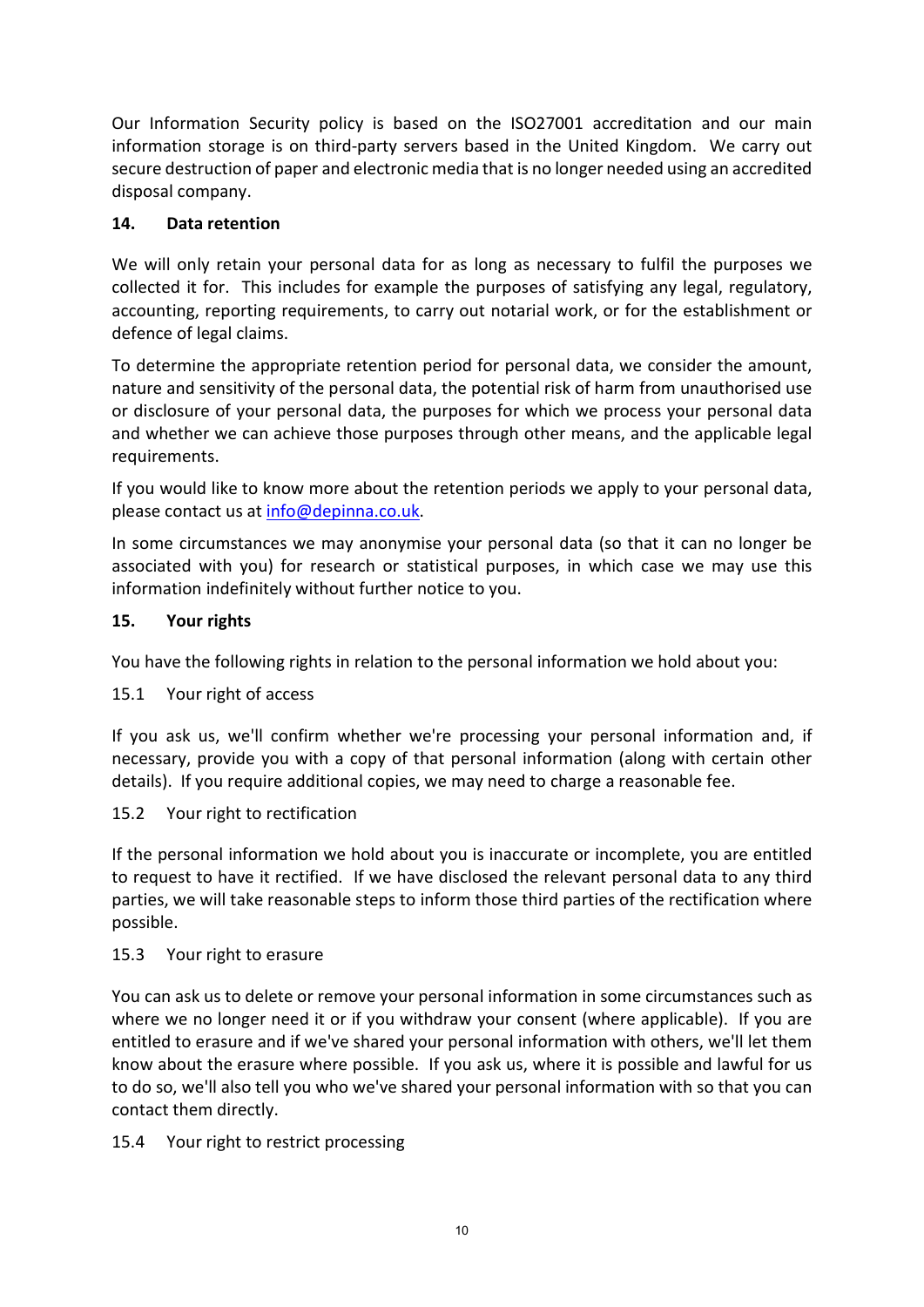You can ask us to 'block' or suppress the processing of your personal information in certain circumstances, such as where you contest the accuracy of that personal information or you object to us processing your personal data. If you are entitled to restriction and if we've shared your personal information with others, we'll let them know about the restriction where reasonable.

## 15.5 Your right to data portability

You have the right, in certain circumstances, to obtain in a structured, commonly used and machine-readable format the personal information you've provided us with, and to reuse it elsewhere, or to ask us to transfer this to a third party of your choice.

### 15.6 Your right to object

You can ask us to stop processing your personal information, and we will do so, if we are:

- relying on our own or someone else's legitimate interests to process your personal information, except if we can demonstrate compelling legal grounds for the processing; or
- processing your personal information for direct marketing purposes.
- 15.7 Your right to withdraw consent

If we rely on your consent (or explicit consent) as our legal basis for processing your personal information, you have the right to withdraw that consent at any time.

15.8 Your right to lodge a complaint with the supervisory authority

If you have a concern about any aspect of our privacy practices, including the way we've handled your personal information, you can report it to the relevant Supervisory Authority.

Please note that some of these rights may be limited where we have an overriding interest or legal obligation to continue to process the data, or where data may be exempt from disclosure.

You may exercise any of your rights by contacting us at info@depinna.co.uk. You will not normally have to pay a fee to exercise any of these rights. However, we may charge a reasonable fee if your request is clearly unfounded, repetitive or excessive. Alternatively, we may refuse to comply with your request in these circumstances.

We may need to request specific information from you to help us confirm your identity and ensure your right to access your personal data (or to exercise any of your other rights). This is a security measure to ensure that personal data is not disclosed to any person who has no right to receive it. We may also contact you to ask you for further information in relation to your request to expedite our response.

We try to respond to all legitimate requests within one calendar month. Occasionally it may take us longer than one calendar month if your request is particularly complex or you have made a number of requests. In this case, we will notify you and keep you updated.

### 16. How we use personal data relating to other individuals collected from you

On certain occasions, in the course of the performance of our Services, if you provide us with personal data of individuals who are not aware of our involvement or of our processing of their personal data (e.g. personal data of employees), and we are likely not to have direct